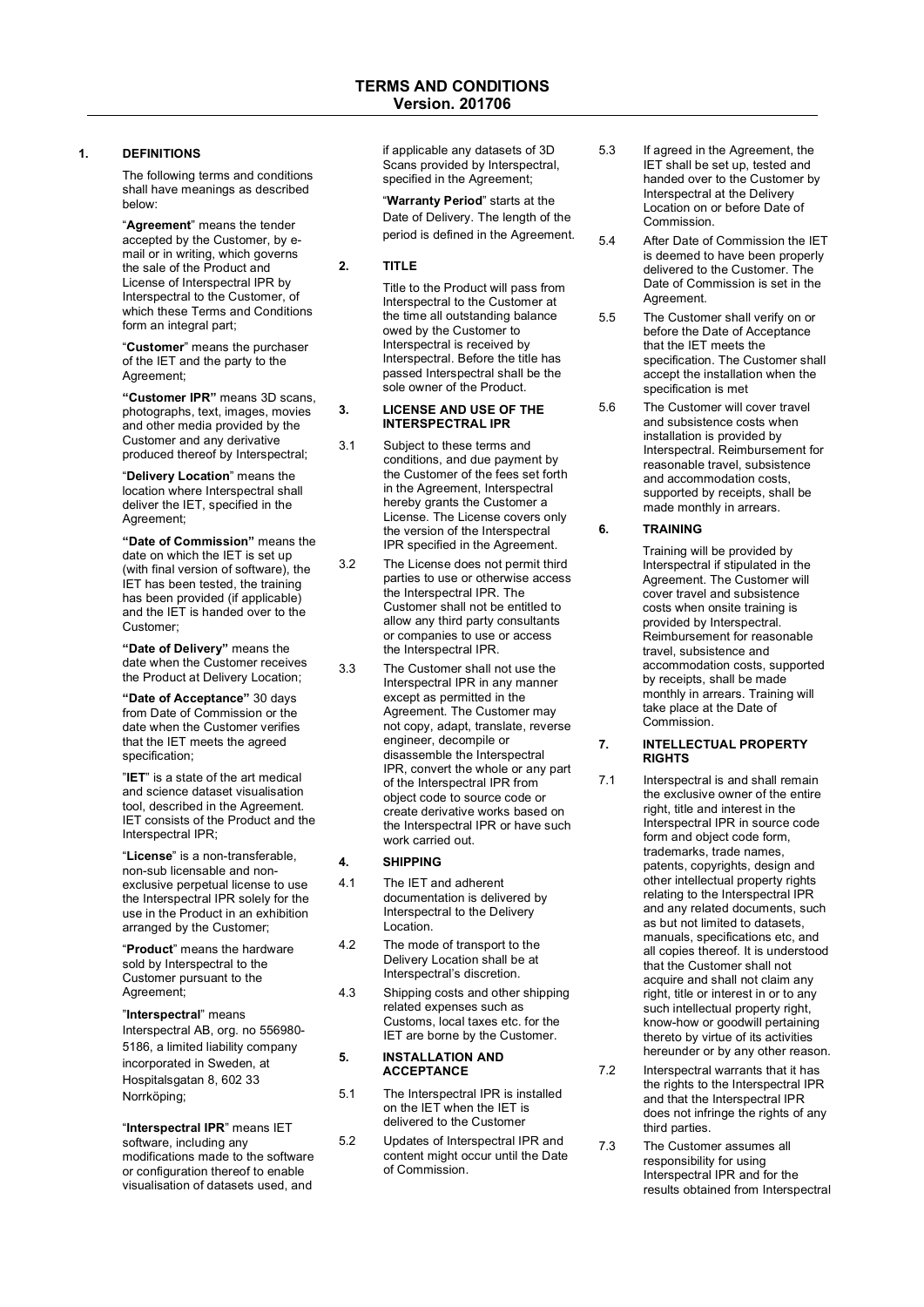IPR, and to obtain any permit or license under applicable law, if needed for the Customer to use the Interspectral IPR.

7.4 The Customer is and shall remain the exclusive owner of the entire right, title and interest in the Customer IPR.

## **8. PAYMENT TERMS**

- 8.1 Any invoices sent to the Customer pursuant to the Agreement shall be sent to the address set forth in the Agreement and any fees due to Interspectral hereunder shall be paid to the attention of Interspectral's address set forth in the Agreement.
- 8.2 Payment of all fees shall be made in the currency specified in the invoice. All payments shall be made against invoice payable 30 days after the date of invoice.
- 8.3 Any amount to be paid by the Customer under the Agreement that remains unpaid when due, without a valid reason and after a written notification has been sent by Interspectral to the Customer. will be subject to late payment penalty equal to an agreed rate of 5.33 percent of the unpaid amount p.a.
- 8.4 All prices are net exclusive of any taxes (including VAT) and customs duties and only include what expressly is stated in the Agreement.
- 8.5 The Customer will pay all taxes (including, without limitation, sales, use, value added and withholding taxes), duties, levies, fees and any other charges or assessments established by any governmental agency payable in the location of the delivery.

# **9. WARRANTY AND SUPPORT**

- 9.1 Interspectral will make good, as its best effort, by repair or replacement or at its option by the supply of replacement parts, faults or defects which, under proper use, appear in the Product within the Warranty Period.
- 9.2 Parts and service in accordance with this Warranty are the responsibility of Interspectral and will be provided without charge. Service outside the Warranty period and other service requirements will be at the Customer's expense.
- 9.3 During the Warranty Period, the Customer shall notify Interspectral by e-mail in case of faults or defects of the Product during business hours in Sweden, weekdays 9 AM to 5 PM CET. The notification shall include a description of the faults or defects, its urgency and impact, any default messages received, any measures taken and any other information requested by Interspectral from time to time.

9.4 The Product will be repaired or replaced in accordance with the Terms and Conditions specified, at Interspectral's option, if it proves to be defective in material or workmanship under normal use, during the Warranty Period.

- 9.5 The Warranty covers labor and parts. The Customer's Product will be repaired or replaced, within a reasonable period of time at Interspectral's option.
- 9.6 Replacement units and repair parts are warranted for the remaining portion of the original Warranty Period.
- 9.7 Interspectral will accept the charges for all parts and labor needed in order to repair or replace the Product if it proves to be defective in material or workmanship under proper use.
- 9.8 The Product Warranty is Carry-In. If the Product needs to be repaired or replaced the Customer is responsible for the delivery and collection of the Product to/from Interspectral. The Customer is responsible for all shipping costs, insurance, duties, custom fees and/or other related costs.
- 9.9 The Warranty does not cover faults or defects that are caused by misuse of the Product by the Customer or other causes beyond Interspectral's control. The warranty does not apply if the Product is disassembled in any way or if the Customer has installed any 3rd party software on the Product.

## **10. SECRECY AND NON-USE**

10.1 The Interspectral IPR and any related documents, such as but not limited to manuals, release notes, application notes, specifications and any technical, commercial or other information of a confidential nature disclosed by Interspectral to the Customer shall be treated as strictly confidential and the Customer shall use such information solely for its activities pursuant to the Agreement and shall not during the term of the Agreement or thereafter without the prior written consent of Interspectral pass it on to any person, except to those of the Customer's employees for whom such information shall be required for the proper performance of their duties and who are themselves bound by obligations of secrecy and nonuse in respect thereof. The secrecy obligation shall, inter alia, apply to the terms and conditions of the Agreement and any other

information, which is not intended for disclosure to the public.

- 10.2 The Customer shall upon expiration or termination of the Agreement for any reason immediately cease to have any rights to any confidential information communicated to it by Interspectral and shall not in any manner use the same. Upon expiration or termination of the Agreement, the Customer shall further return all confidential information (including, without limitation, Interspectral IPR) to Interspectral as soon as reasonably practicable upon Interspectral's request and, in accordance with Interspectral's instructions, destroy or delete any copies, extracts, summaries, translations etc. made thereof. Upon Interspectral's request, the Customer shall certify in writing its compliance with its undertaking pursuant to this section.
- 10.3 No obligations shall be imposed upon the Customer with respect to any portion of such confidential information which the Customer can establish, through suitable documentation, at the time of disclosure is, or thereafter becomes, part of the public domain through no act or failure to act on the part of the Customer.
- 10.4 This Section 10 shall not apply to any disclosure required by law.

#### **11. AUDIT**

Interspectral may by giving reasonable advance written notice to the Customer enter the Customers' locations during normal business hours, in the presence of a representative of the Customer at all times, and audit the Customer use of the IET and receive information pertaining to the Customer's compliance with the provisions of the License.

# **12. LIMITATION OF LIABILITY**

Interspectral shall not be liable to the Customer (or to any other person) for any loss of contracts, loss of revenue, loss of use or profits or business, depletion of goodwill (or similar losses) loss of savings, loss of goods, loss or corruption of data or information, or for any extra operating expenses or any indirect, special, incidental, consequential, punitive or exemplary damages whatsoever (regardless of the form of action, whether in contract, tort, or otherwise and howsoever caused including by negligence).

## **13. TERM AND TERMINATION**

13.1 The Agreement shall be effective on the date on which both parties